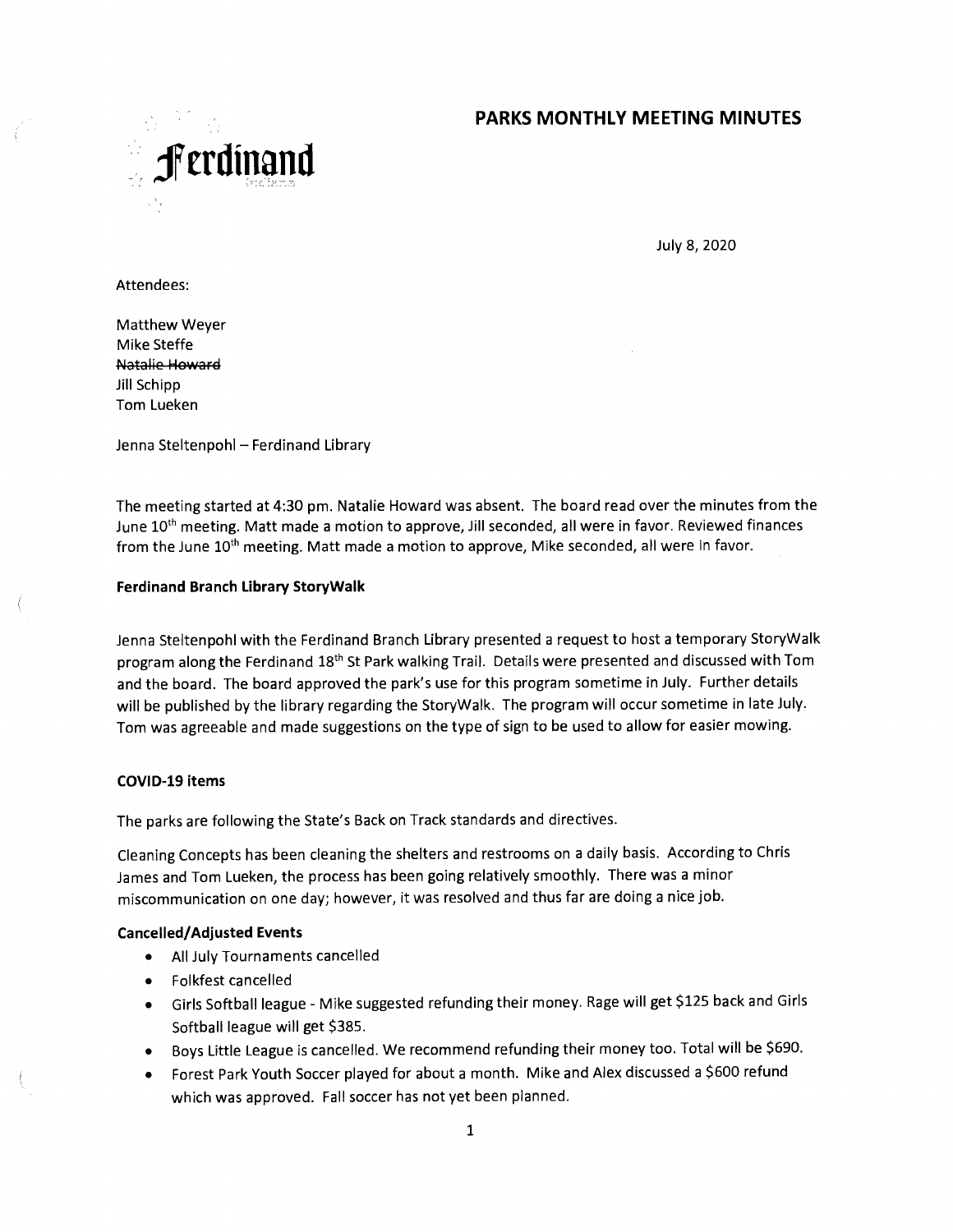# **PARKS MONTHLY MEETING MINUTES**



- Heimatfest cancelled
- Not sure what is going on with SP&F Football
- YMCA league plans to start soon.
- Unsure if Rosenvolk will take place in October. Have not been contacted by them.
- Summer Program has been cancelled.

Per the Dubois County Health Department, any event or league is required to submit a COVID response plan for the upcoming events. Mike Steffe has been working with those partners to help them submit a plan.

#### **Old Town Lake**

The Old Town Lake was opened to the public on July 3, 2020. The Park Board wishes to again thank all of the phase 1 donors for their generosity. A big thank you needs to go to the DNR Land and Water Conservation Fund. Also thank you to the town departments for helping with the various work needed to get Phase **1** complete. Thank you to the town council, Tammy, Kendra, and Chris for your help. Thank you as well to the design and construction teams of Universal Design, Seufert Construction, and Indiana 15 Regional Planning Commission.

A temporary sign acknowledging the donors has been installed near the walking path. A permanent sign will be installed after phase 2.

Remaining work at the park includes installing bird netting in the pump house as well as painting the bollards.

The park board discussed September  $26<sup>th</sup>$  as a possible ribbon cutting event. Public events will need to be still determined depending upon the status of the pandemic. Further discussion with the town council needs to commence to understand the risks of such events.

Final Pay Apps #12 & #13 were approved by the Park Board and submitted to the town council which includes release of retainage, essentially closing the project. Final payment & reimbursable expense payments to Universal Design were approved by the Park Board.

- Pay App #12 \$ 23,413.49
- Pay App #13 \$ 24,243.25
- Universal Design Remaining Fixed Fees (\$5,000) + Reimbursables (\$379.26)

### **5th street projects**

Nothing new on security access.

2

natalel Howard